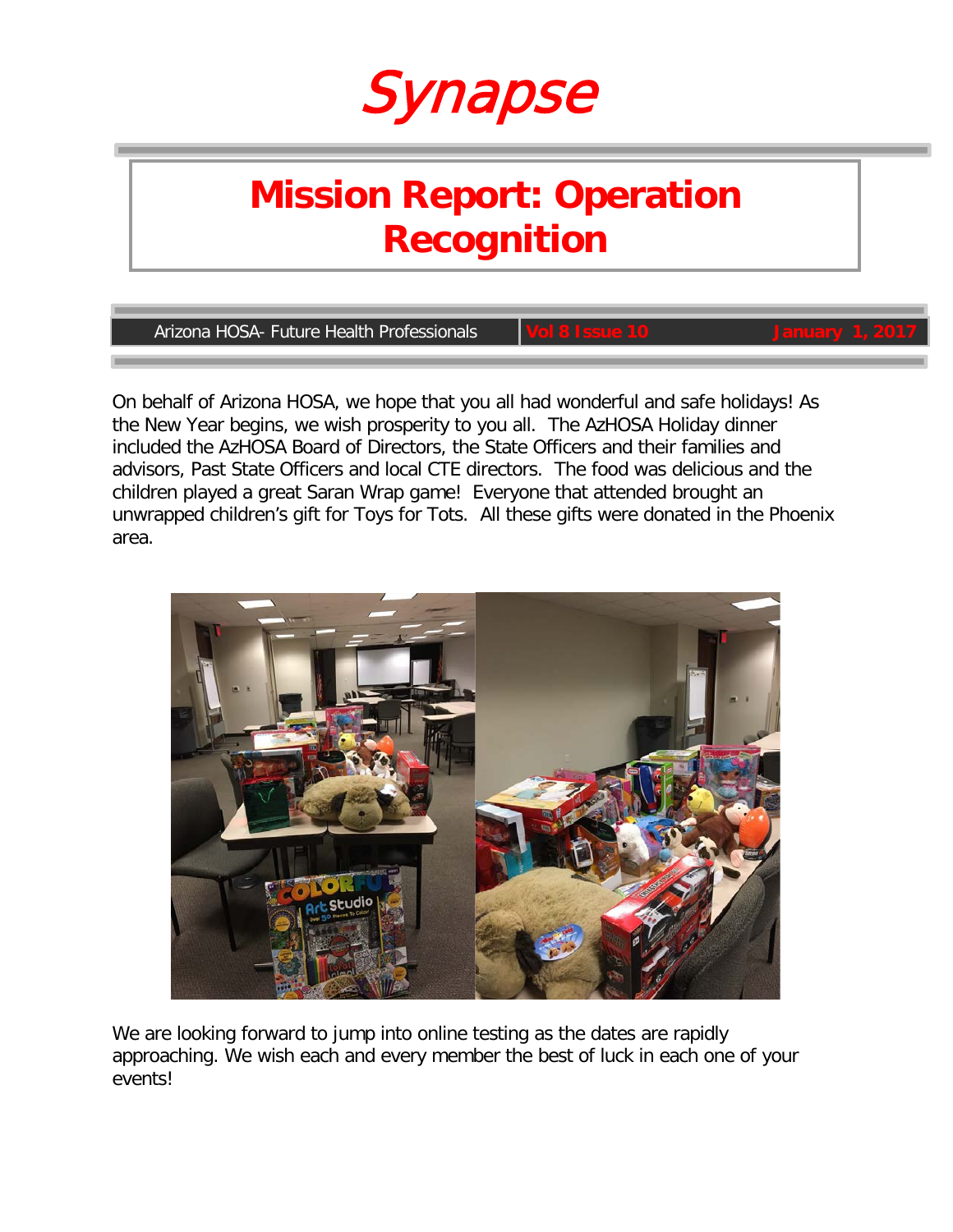Synapse

# **Mission Report: Chapter Recognition**

## **Grant Award Helps Verrado HS HOSA Chapter Improve Their School**

by Harshpreet Kaur



Last year, Verrado High School's HOSA chapter devoted their time to participate in competing for grants to better their high school. By working as a team, the chapter members were able to win a grand total of \$3,000 to make Verrado a healthier and happier school environment. The project HOSA decided to focus on was opening a mental health room on the campus to cope with stress, anxiety, and other mental disorders. The room was envisioned to incorporate therapy animals, and training teachers on how to talk and handle different student situations.

We are proud to say, we have accomplished and efficiently used the grant money to bring our vision for the school into reality. Over the summer, chapter members were motivated to have the mental health room running as the new school year began. By teaming up with our school psychologist, we were able to create a schedule for teachers to be in the room to assist any student in need. There are soothing bean bag chairs along with coloring books, a positive whiteboard, scented candles, and much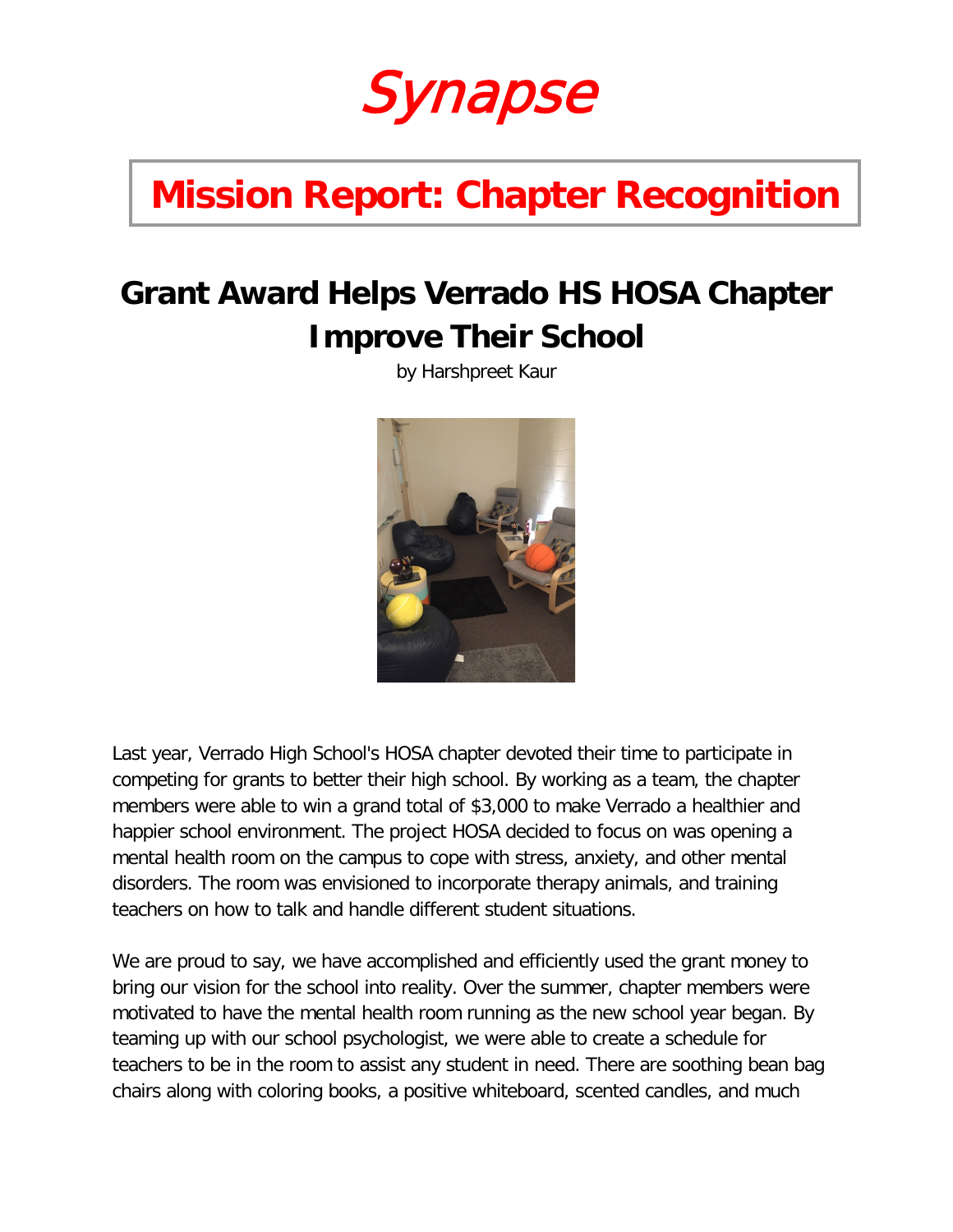

more. The mental health room has been a project HOSA takes pride in each time the chapter sees it being put to use. Recently, we were interviewed by Adcap, which was organization the money was given from. They plan to use our story at future competitions so they can show how such a small group of people can make a difference in the school that would continue years after they are gone.

The mental health room has made our school a safer environment. Many students feel relieved knowing that there is a safe room for them to go to if they happen to experience any sort of panic attack. The HOSA chapter plans to improve our room taking advantage of any opportunity that comes our way.

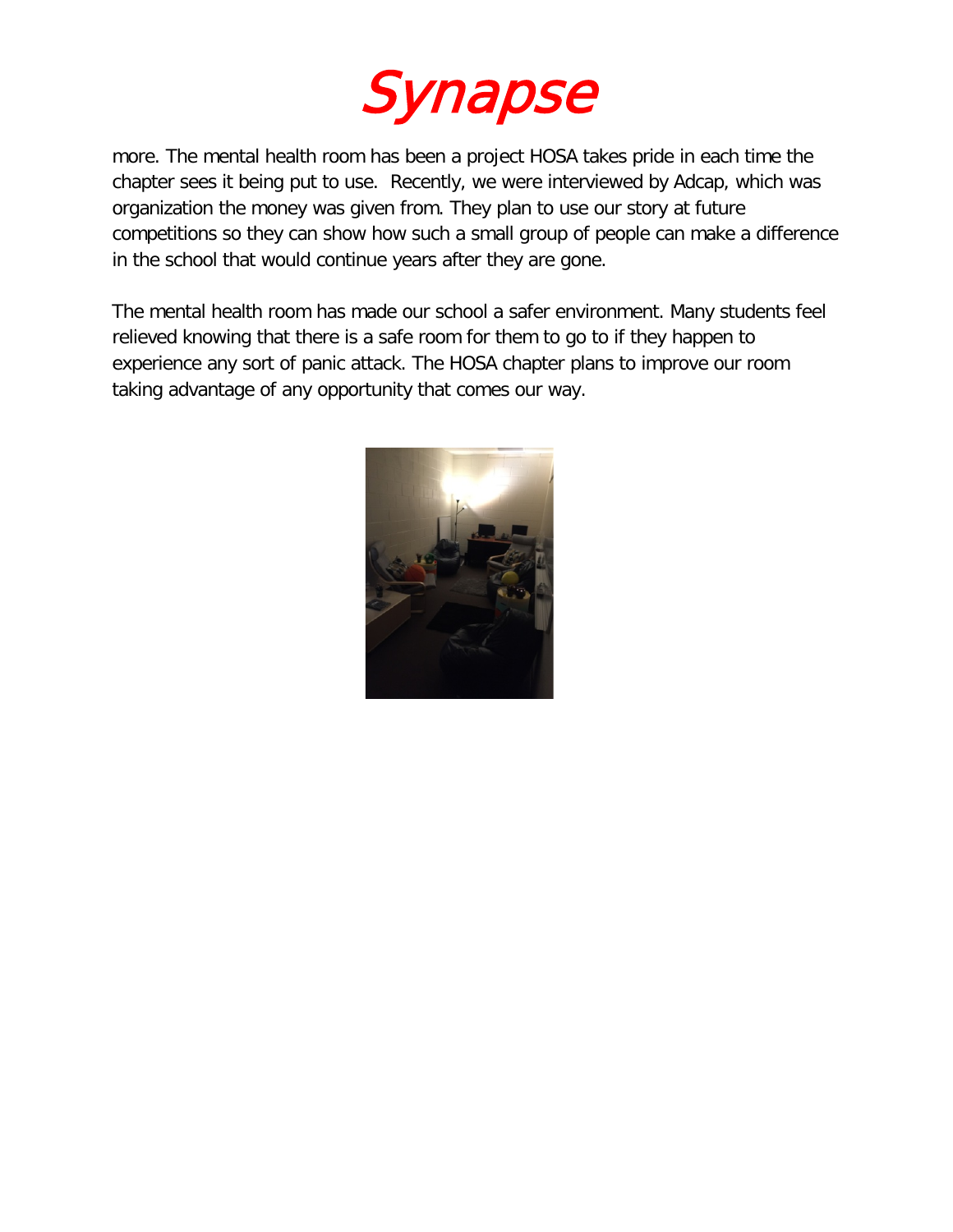Synapse

## **Mission Report: Past State Officer**



This month's past state officer is Martin Loehr! He served as the AzHOSA 2015-2016 Region 3 Vice President.

## **1. How did you first get involved in HOSA?**

I first got involved in HOSA my junior year of high school. I attended EVIT and took a Human Anatomy and Physiology course, and every health science program joins the HOSA organization! Though every health student was enrolled in HOSA, I chose to be an active member, and thank goodness I did, because it opened so many doors for me.

## **2. What sort of impact has HOSA had on your life?**

HOSA has had a HUGE impact on my life. Full disclosure, before I joined this wonderful organization I actually hated school. I often found myself asking "What's the point of all this? Why am I even here?" After joining HOSA, my eyes opened. I had a goal; a vision that I will be a future health professional. HOSA allowed me to get my priorities in order, and strive for success.

### **3. What's been your favorite experience in HOSA so far?**

Such a hard question to answer, for I have many great experiences that are at the top of my list! Attending my first FLEX Conference was eye-opening, becoming a state officer was life changing, and attending the Washington Leadership Academy was awesome. But if I am to choose my favorite HOSA memory, it would have to be running for National Office.

Running for National office this past summer in Nashville, Tennessee was very impacting. It challenged me both physically, and mentally. Even though I didn't get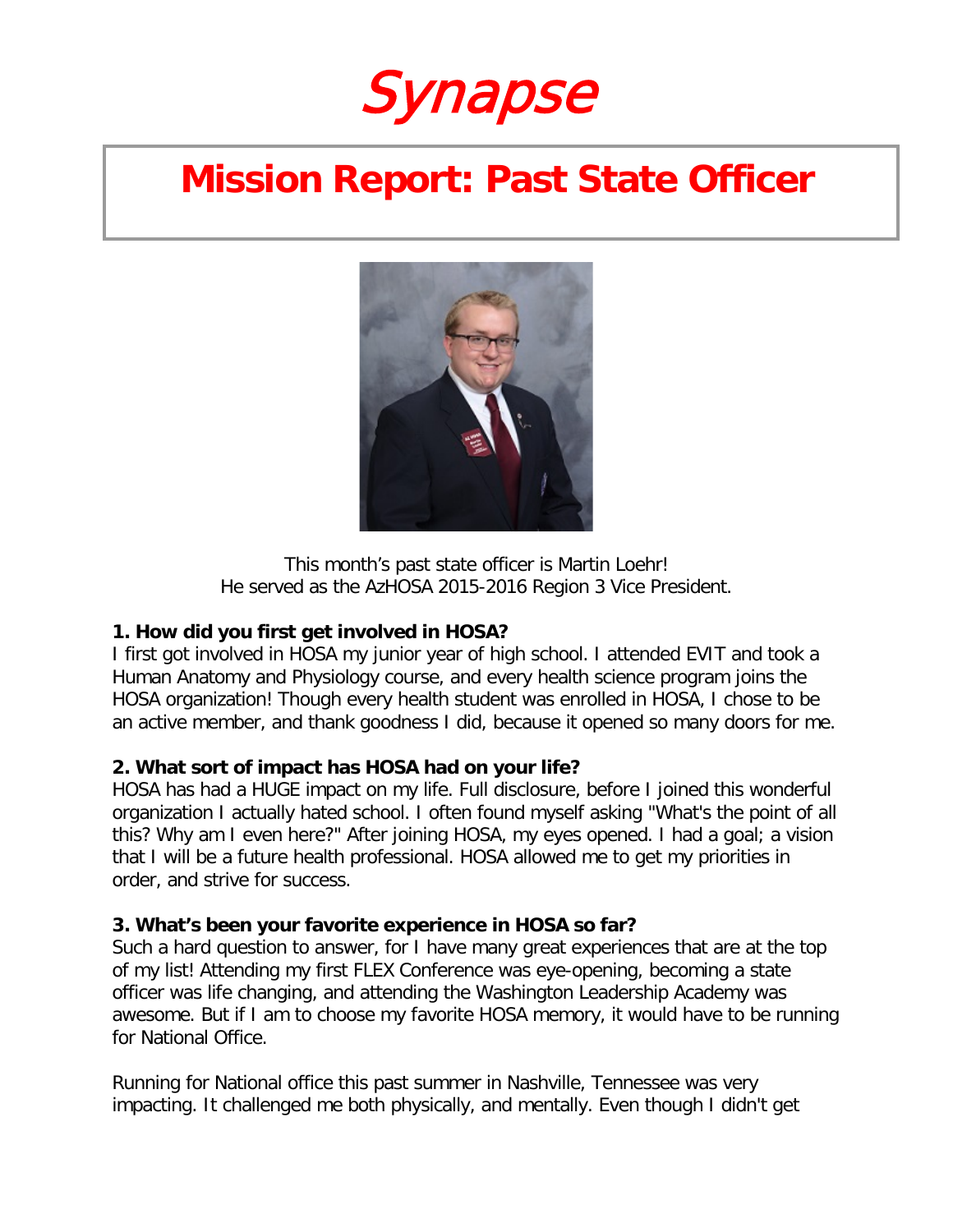

elected into office, I gave it my best shot and I'm so glad I tried. I've made many friends from across the nation while campaigning, and I've learned much from the National Executive Council during my time there. I truly became a stronger individual in doing so. That is my favorite HOSA experience... So far!



#### **4. What are your current career goals?**

My current career goal is to become a Veterinarian! Science and animals are my passion, and combining the two seems like a dream career to me! I'm currently working as a Veterinary Technician at an animal hospital and I am loving it! Each day is different and challenging and I absolutely love it. Any day where I can help make a furry friend feel better is a good one. I'm only a sophomore in college majoring in Biology, so I have a long way to go to get my DVM (Doctor of Veterinary Medicine), but I've never been more determined to meet this goal.

### **5. Do you think the skills you've learned in HOSA will benefit you in the future?**

Most definitely! The skills I learned through HOSA are helping me currently, in fact! Through HOSA, one of the most important skills I've learned is how to effectively communicate.

Working in the veterinary field (or any healthcare field) requires exceptional communication skills. Most people don't realize this, but as a veterinary technician, you spend most of your time talking, educating, and instructing pet owners. If something gets lost in translation, or if something gets miscommunicated while instructing a pet owner, things can turn drastic, even deadly. An owner not understanding medication dosing instructions and accidentally overdosing their cat for example. It's a mistake that can be easily be avoided by good communication.

HOSA has allowed me to hone my speaking skills through the years. Be it through competing in the "Research Persuasive Speaking" competition at the Spring and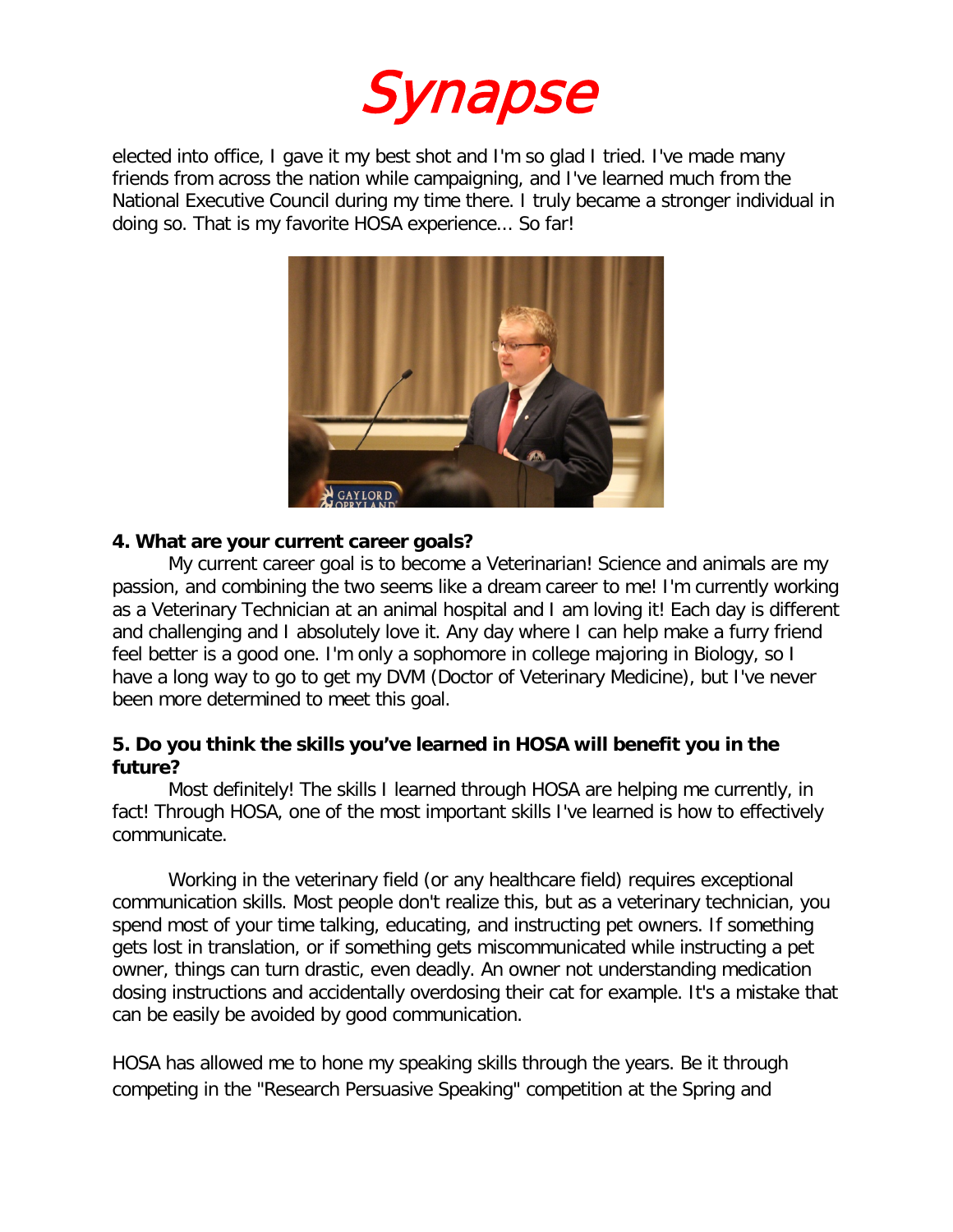

International Leadership Conferences, attending educational symposiums at FLEX about effective communication, or taking the "Secrets to Exceptional Speaking" course as a State Officer. Without the lessons I learned through HOSA, I wouldn't be where I am today.



# **Mission Report: Parli Pro Tips**

By Gregory Carnesi, AzHOSA Parliamentarian

Happy New Year Arizona HOSA members! This is your Parliamentarian Gregory Carnesi here for the first edition of Parli Pro Tips in 2017! In the past we've covered many types of motions, both main and secondary. After a motion has been made and debated it is voted on by the assembly. Different motions use different types of votes, which is what we'll be covering today. With that said, I call this edition to order!